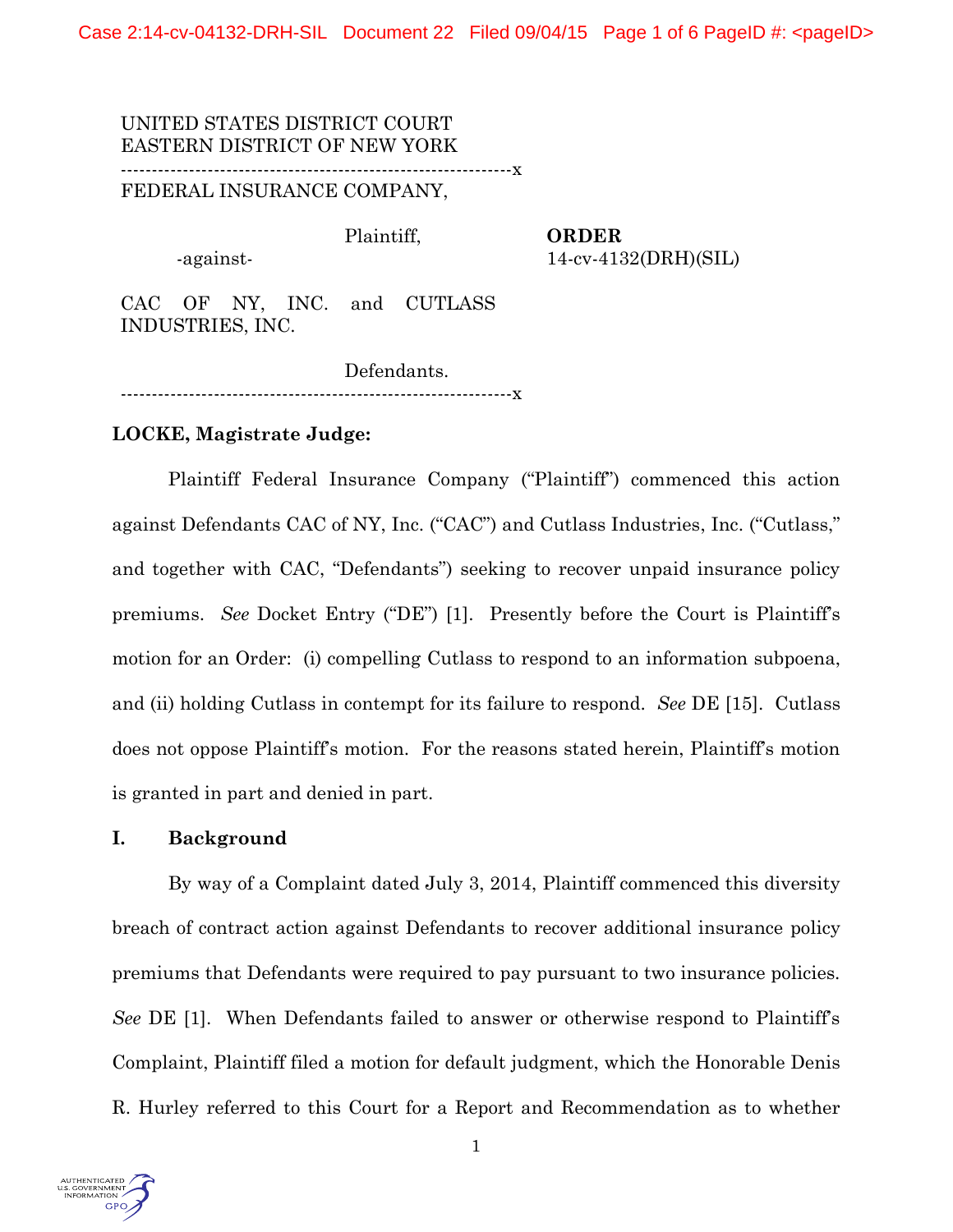default judgment should be entered, and, if so, the appropriate amount of damages. *See* September 5, 2014 Electronic Order. In a February 5, 2015 Report and Recommendation, this Court recommended that judgment be entered against Defendants and that Plaintiff be awarded compensatory damages and prejudgment interest. *See* DE [10]. On March 16, 2015, Judge Hurley adopted the report, *see* DE [12], and on March 19, 2015, the Clerk of the Court entered judgment against Defendants in the amount of \$227,844.40. *See* DE [13].

On April 30, 2015, in an effort to identify assets in satisfaction of the judgment, Plaintiff served Defendants with an information subpoena requesting financial and asset information regarding Defendants' property, income or any other means relevant to the satisfaction of judgment. *See* Affidavit of Samuel J. Thomas in Support of Plaintiff's Motion to Hold CAC of NY, Inc. and Cutlass Industries, Inc. in Contempt and to Compel Responses to the Information Subpoenas (the "Thomas Aff."), DE [15], ¶¶ 8-9. Defendants' time to respond to Plaintiff's subpoena expired on May 7, 2015, and Plaintiff filed the instant motion on May 22, 2015. *Id.* at ¶ 10.

After Plaintiff filed the instant motion, Defendants' counsel filed a notice of appearance and requested additional time to file a response. *See* DE [18]. In a June 8, 2015 Electronic Order, the Court extended Defendants' time to respond to Plaintiff's motion to June 19, 2015. By way of a July 20, 2015 Affidavit, Plaintiff withdrew its motion as it related to CAC, because CAC had responded to Plaintiff's information subpoena. DE [19]. Plaintiff renewed its motion as it related to Cutlass, as Cutlass failed to respond by the June 19, 2015 deadline. *Id.*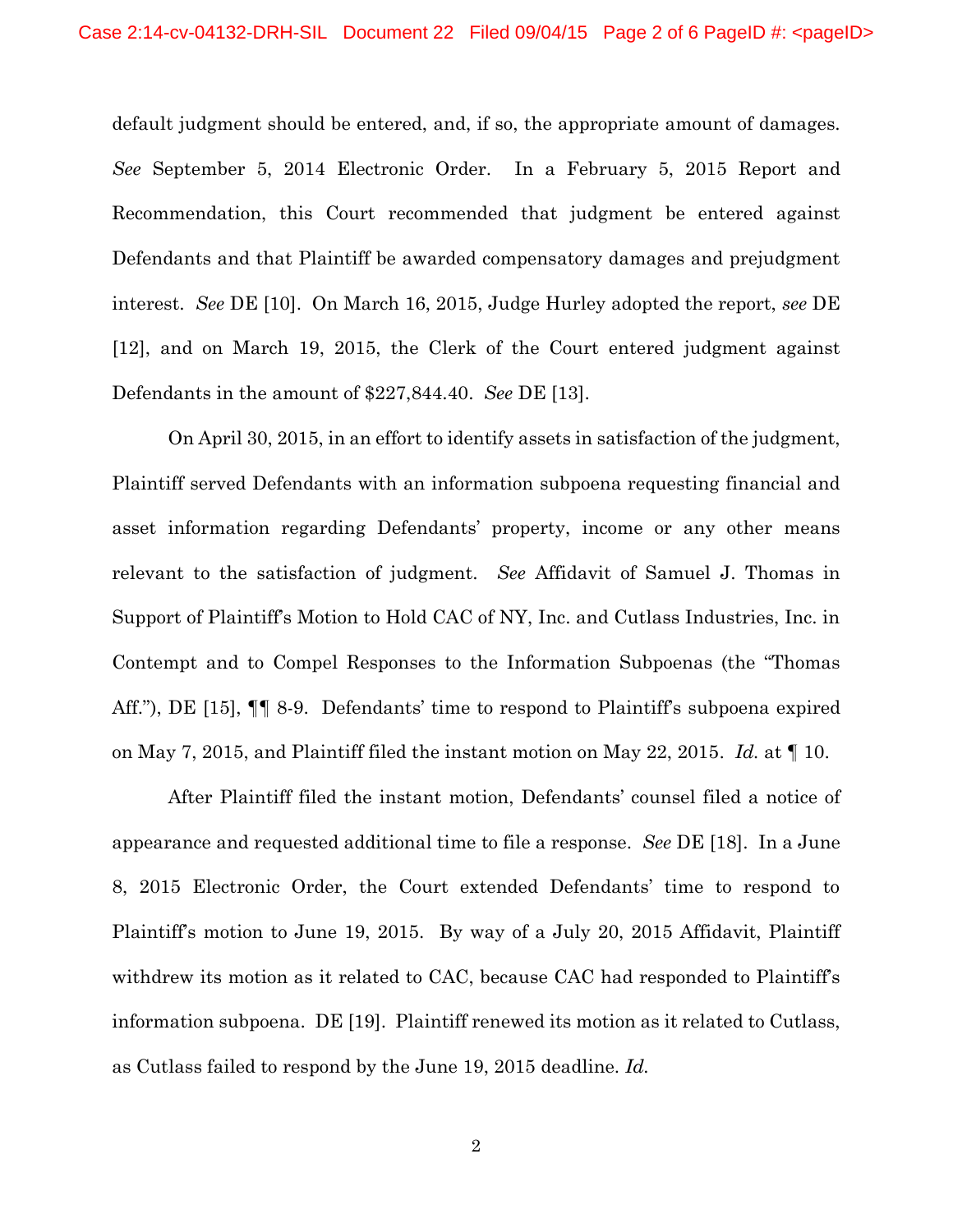Plaintiff now seeks an Order: (i) compelling Cutlass to provide the information and documents identified in its information subpoena, and (ii) holding Cutlass in contempt for its failure to respond. Thomas Aff. ¶¶ 12-13. Cutlass has not opposed Plaintiff's motion.

## **II. Discussion**

#### **A. Motion to Compel**

Pursuant to Fed. R. Civ. P. 69, "In the aid of the judgment or execution, the judgment creditor . . . may obtain discovery from any person—including the judgment debtor—as provided in these rules or by the procedure of the state where the court is located." Fed. R. Civ. P. 69(a)(2); *see also Libaire v. Kaplan*, 760 F. Supp. 2d 288, 293 (E.D.N.Y. 2011) ("Federal Rule of Civil Procedure 69 . . . permits wide latitude in using the discovery devices provided by the Federal Rules in post-judgment proceedings.") (quoting *Gibbons v. Smith*, No. 01-cv-1224, 2010 WL 582354, at \*3 (S.D.N.Y. Feb. 11, 2010)). A judgment creditor may rely on federal or state discovery procedures in order to obtain information relevant to the satisfaction of a judgment. *See Universitas Educ., LLC v. Nova Grp., Inc.*, No. 11-cv-1590, 2013 WL 57892, at \*6 (S.D.N.Y. Jan. 4, 2013) ("Rule 69 expressly authorizes [the judgment creditor] . . . to rely on federal discovery procedures, as well as on New York state discovery procedures, including information subpoenas.").

Pursuant to New York law, a "judgment creditor may compel disclosure of all matter relevant to the satisfaction of the judgment, by serving upon any person a subpoena." N.Y. C.P.L.R. § 5223; *see also* N.Y. C.P.L.R. § 5224(a)(3) (allowing service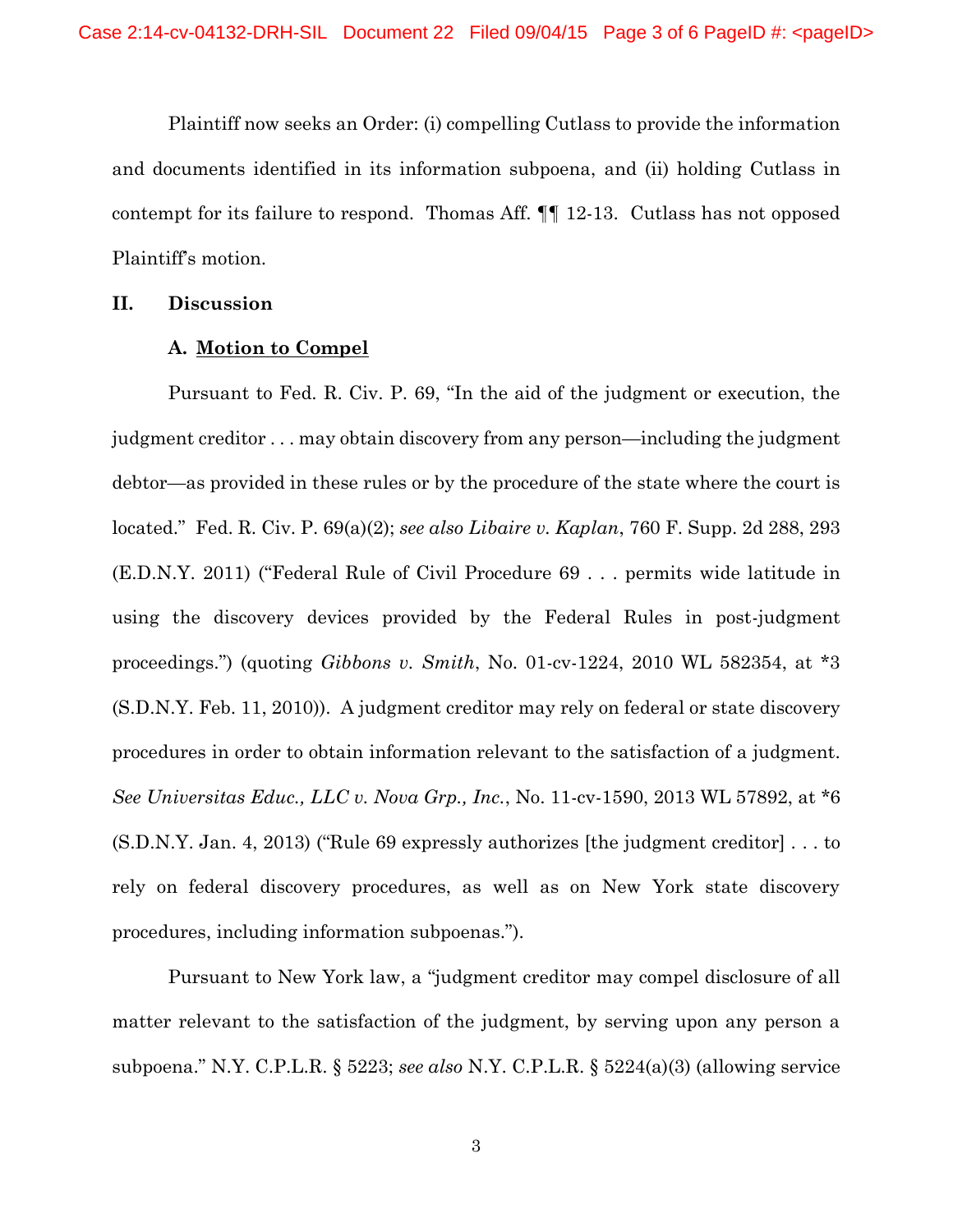of information subpoenas); *Vera v. Republic of Cuba*, --- F. Supp. 3d ---, 2015 WL 1244050, at \*6 (S.D.N.Y. Mar. 17, 2015) ("New York law entitles judgment creditors to discover 'all matters relevant to the satisfaction of [a] judgment.' ") (quoting *Republic of Arg. v. NML Capital, Ltd.*, 134 S. Ct. 2250, 2254 (2014)). If the recipient of an information subpoena fails to respond within seven days, N.Y. C.P.L.R. § 2308(b)(1) allows a court to order compliance. *See* N.Y. C.P.L.R. 2308(b)(1) ("If the court finds that the subpoena was authorized, it shall order compliance . . . ."); *see also Giuliano v. N.B. Marble Granite*, No. 11-mc-753, 2014 WL 2805100, at \*4 (E.D.N.Y. June 20, 2014) (compelling response to an information subpoena).

Here, as a judgment creditor, Plaintiff is entitled seek information relevant to the satisfaction of the judgment entered against Cutlass. In its information subpoenas, Plaintiff demands documents and information including, among other things, identification of Defendant's bank accounts, accounting records, assets, and accounts receivable. *See* Thomas Decl. Ex. "B." This information is relevant to satisfaction of the judgment entered against Cutlass, and is therefore discoverable pursuant to Fed. R. Civ. P. 69. *See Blue v. Cablevision Sys., New York City Corp.*, No. 00-cv-3836, 2007 WL 1989258, at \*3 (E.D.N.Y. July 5, 2007) (compelling responses to information subpoena that sought, among other things, information about judgment debtor's assets, real property, bank accounts, and stocks). Accordingly, Cutlass is directed to respond to Plaintiff's information subpoena within thirty (30) days of this Order.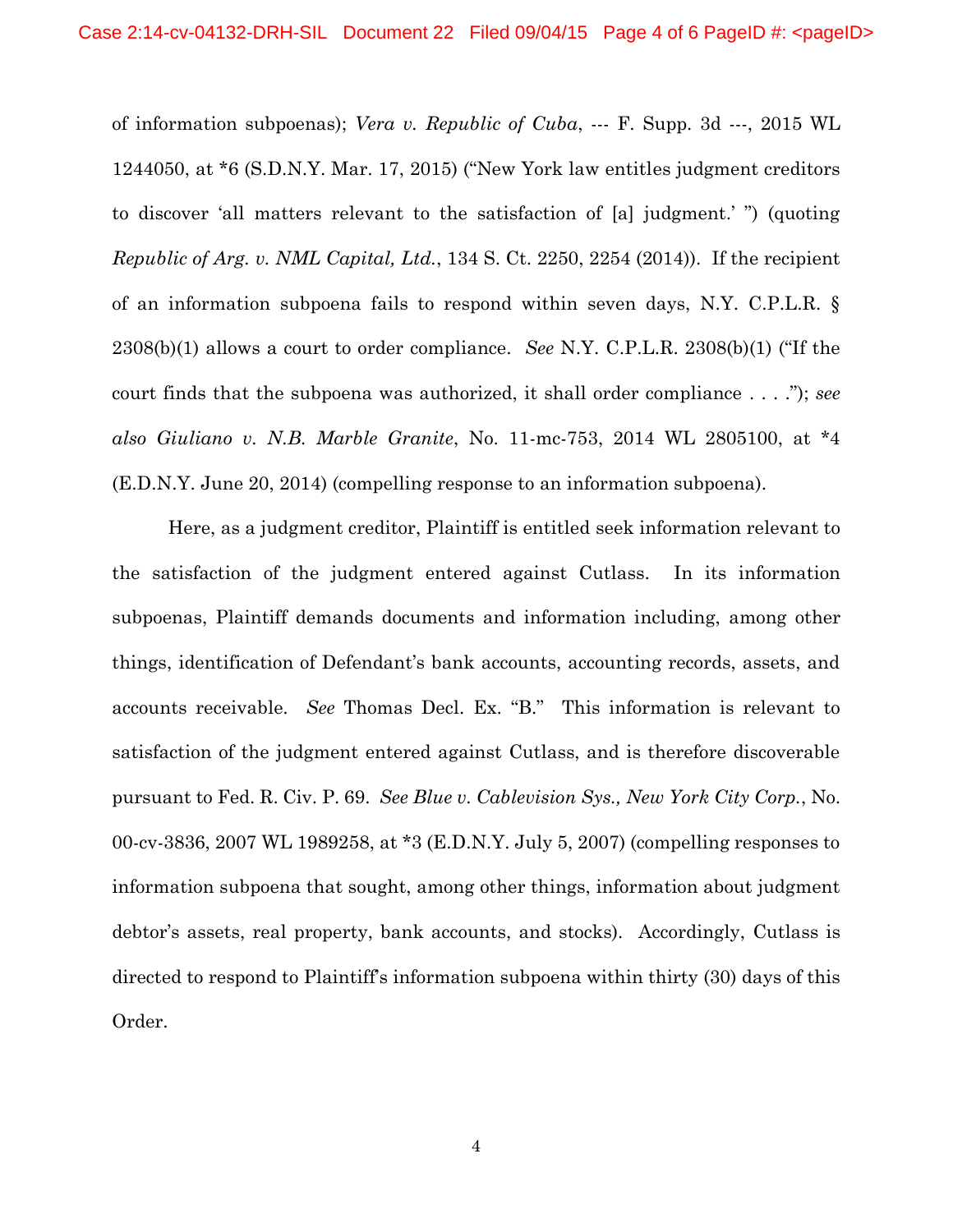## **B. Motion to Hold Cutlass in Contempt**

Pursuant to the Federal Magistrates Act, 28 U.S.C. § 636(e), federal magistrate judges are authorized to exercise contempt authority in certain limited circumstances, including civil contempt authority in misdemeanor cases and cases where the magistrate judge presides with the consent of the parties. 28 U.S.C. § 636(e)(3), (4). In all other instances in which a party's actions constitute contempt:

> the magistrate judge shall forthwith certify the facts to a district judge and may serve or cause to be served, upon any person whose behavior is brought into question under this paragraph, an order requiring such person to appear before a district judge upon a day certain to show cause why that person should not be adjudged in contempt by reason of the facts so certified.

28 U.S.C. § 636(e)(6)(B)(iii).

In determining whether to certify facts to the district court, "the magistrate judge's role is to determine whether the moving party can adduce sufficient evidence to establish a prima facie case of contempt." *Hunter TBA, Inc. v. Triple V Sales*, 250 F.R.D. 116, 118 (E.D.N.Y. 2008) (internal quotation omitted); *see also Bowens v. Atlantic Maint. Corp.*, 546 F. Supp. 2d 55, 71 (E.D.N.Y. 2008) ("[T]he magistrate judge functions only to certify the facts and not to issue an order of contempt.") (internal quotations omitted).

Although Cutlass is obligated to respond to Plaintiff's information subpoena, it is unlikely that Plaintiff can adduce sufficient evidence to establish contempt at this point. *See Kruse v. Sands Bros. & Co., Ltd.*, No. 02-cv-5912, 2003 WL 203204, at \*2 (S.D.N.Y. Jan. 30, 2003) ("Though we have the power to impose contempt on the basis of [the defendant's] failure to comply with the Subpoenas alone, we will instead